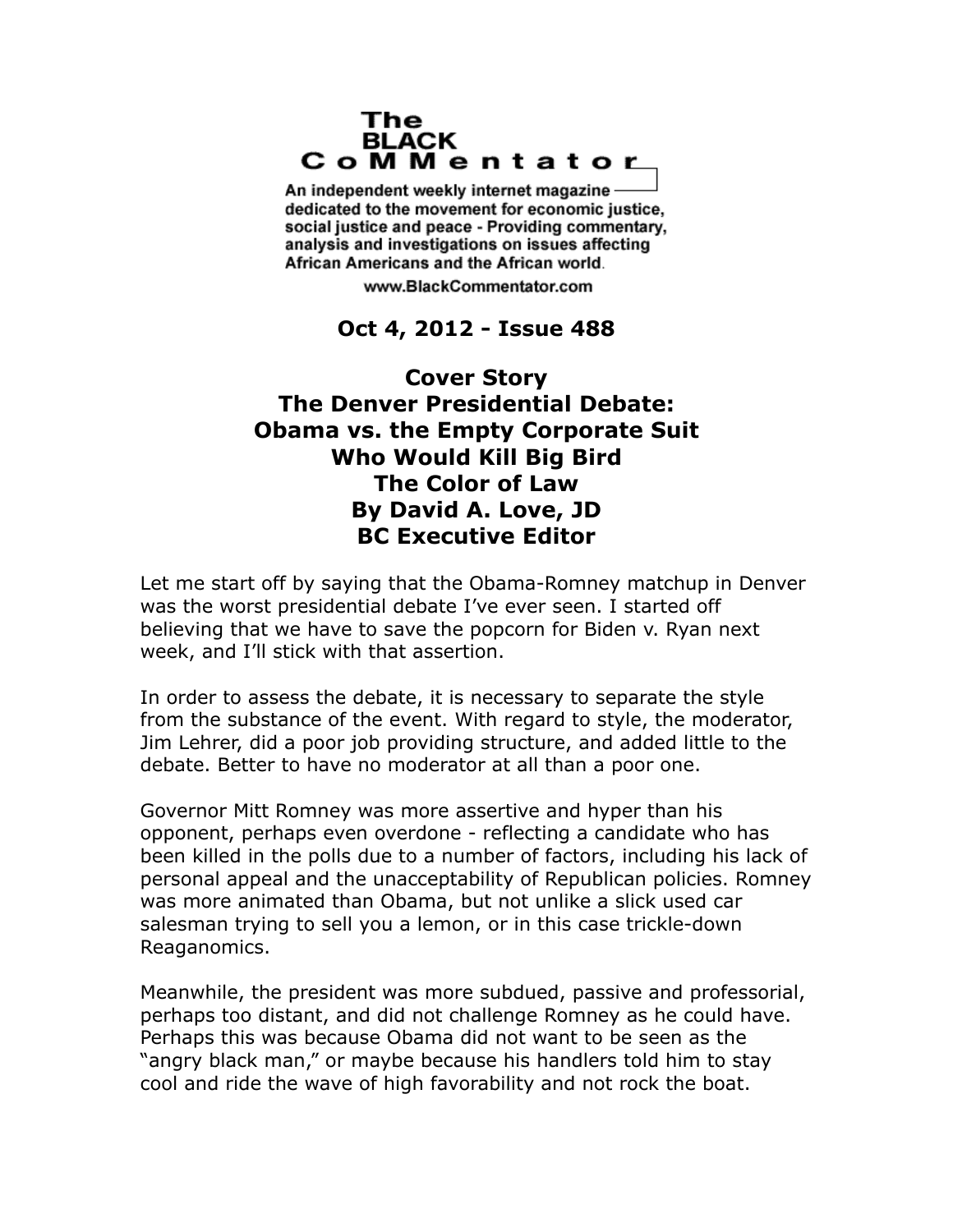And with that said, now on to substance. Romney gave a better performance because he was acting - he lied through the whole thing, and otherwise he provided few specifics, as Obama pointed out. I suspect that if the media are worth their salt, they will make Romney account for the stories he concocted. The governor dealt with criticism of his economic policy - particularly the \$5 trillion price tag of tax cuts and military spending increases - by changing his policy. Meanwhile, Romney rewrote history by ignoring GOP obstructionism, and characterizing Obama as someone who refused to work in a bipartisan fashion on healthcare reform. The president did not challenge Romney on this point too much, or much of anything for that matter. And he certainly did not pin down his opponent on his videotaped remarks to donors, where Romney essentially wrote off 47 percent of the electorate.

Ultimately, the candidates provided substantive differences in philosophy regarding the role of government in the lives of people. Obama made a strong case for an active government role, citing the Transcontinental Railroad, the land grant colleges and the National Academy of Sciences. He embraced the Obamacare label as his own, defended Social Security, talked about how he eliminated the middleman in federal student loans, and railed against corporate welfare. Moreover, he shared a vision of economic patriotism.

In sharp contrast, Romney shared a future for the nation in which federal responsibility for caring for the poor is left to the states, under the assumption that the states do a better job of those things. Regulation is an encumbrance, and investment in green jobs is a folly in Romney's opinion. The elderly are given coupons for healthcare they will be unable to afford, kids borrow from their parents to pay for college, and Obamacare and PBS are eliminated.

For a debate on domestic issues, the evening is more notable for what was NOT discussed - for example, fighting the scourge of poverty, women's reproductive rights, labor rights, a jobs program and dealing with the nation's crumbling infrastructure. Obama chose not to challenge his rival on key issues that implicate Republican extremism.

There was no word from the president on the GOP platform, their racist views on immigration, their plans to gut the social welfare state, the Jim Crow stance towards voter ID. No mention of the homophobia coming from the Republicans, or the push to ban abortion, including in cases of rape or incest, or where the life of the mother is in danger. Not a word about Romney's offshore tax havens. No effort to debunk